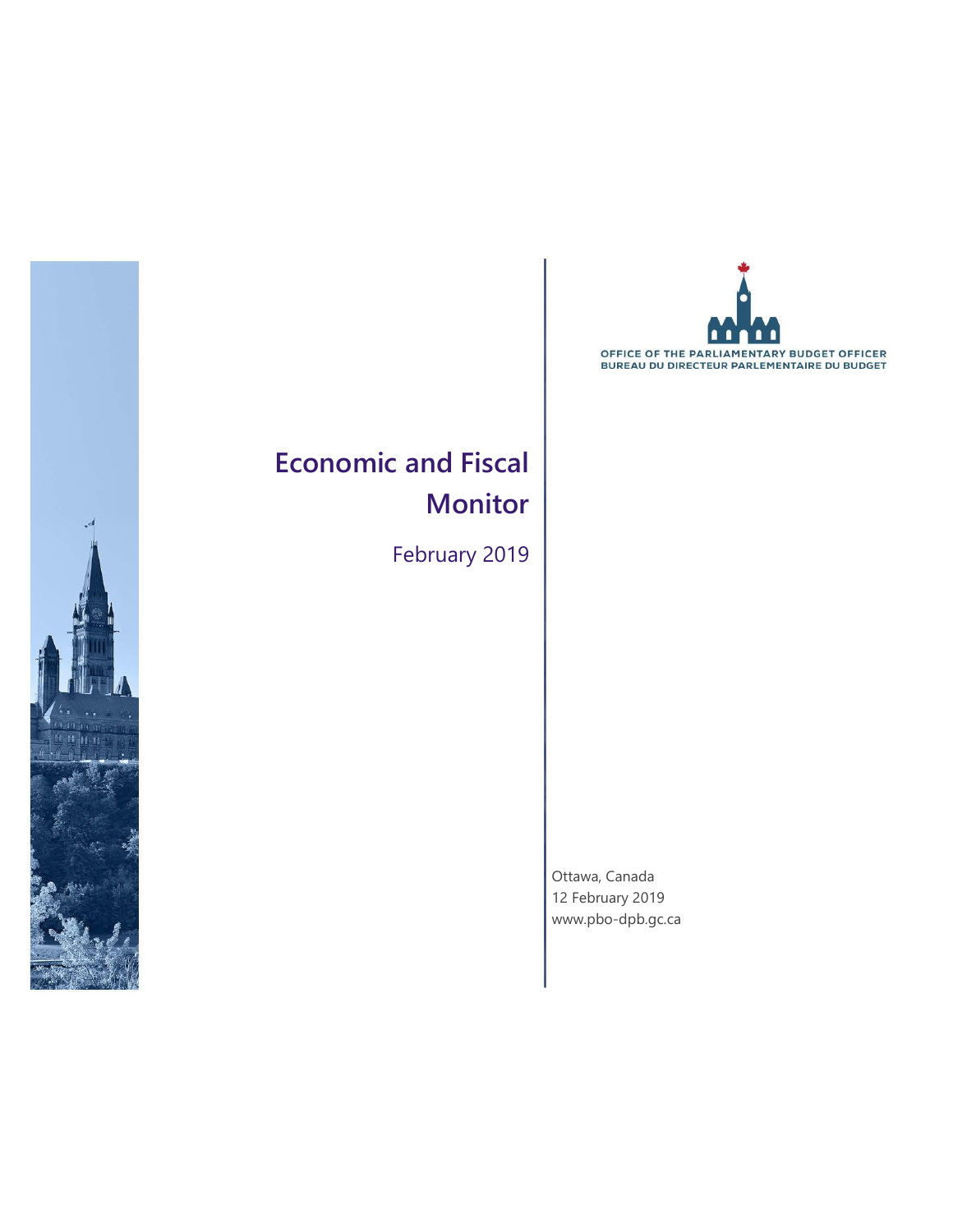The Parliamentary Budget Officer (PBO) supports Parliament by providing economic and financial analysis for the purposes of raising the quality of parliamentary debate and promoting greater budget transparency and accountability.

This report provides an in-year estimate of Canada's gross domestic product (GDP) in 2018 and the Government of Canada's budgetary balance in 2018-19, based on data released since our October 2018 Economic and Fiscal Outlook, up to and including 8 February 2019. All rates are reported at annual rates unless otherwise noted.

Lead Analysts: Kristina Grinshpoon, Financial Analyst Caroline Nicol, Economic Analyst

Contributors:

Tessa Devakos, Research Assistant Eskandar Elmarzougui, Financial Analyst Sarah MacPhee, Financial Analyst Nora Nahornick, Economic Analyst Tim Scholz, Economic Advisor-Analyst Nigel Wodrich, Research Assistant

This report was prepared under the direction of: Chris Matier, Senior Director Trevor Shaw, Director

Nancy Beauchamp and Jocelyne Scrim assisted with the preparation of the report for publication.

For further information, please contact [pbo-dpb@parl.gc.ca.](http://edrms/edrmsdav/nodes/30940947/mailto%3Apbo-dpb%40parl.gc.ca)

Yves Giroux Parliamentary Budget Officer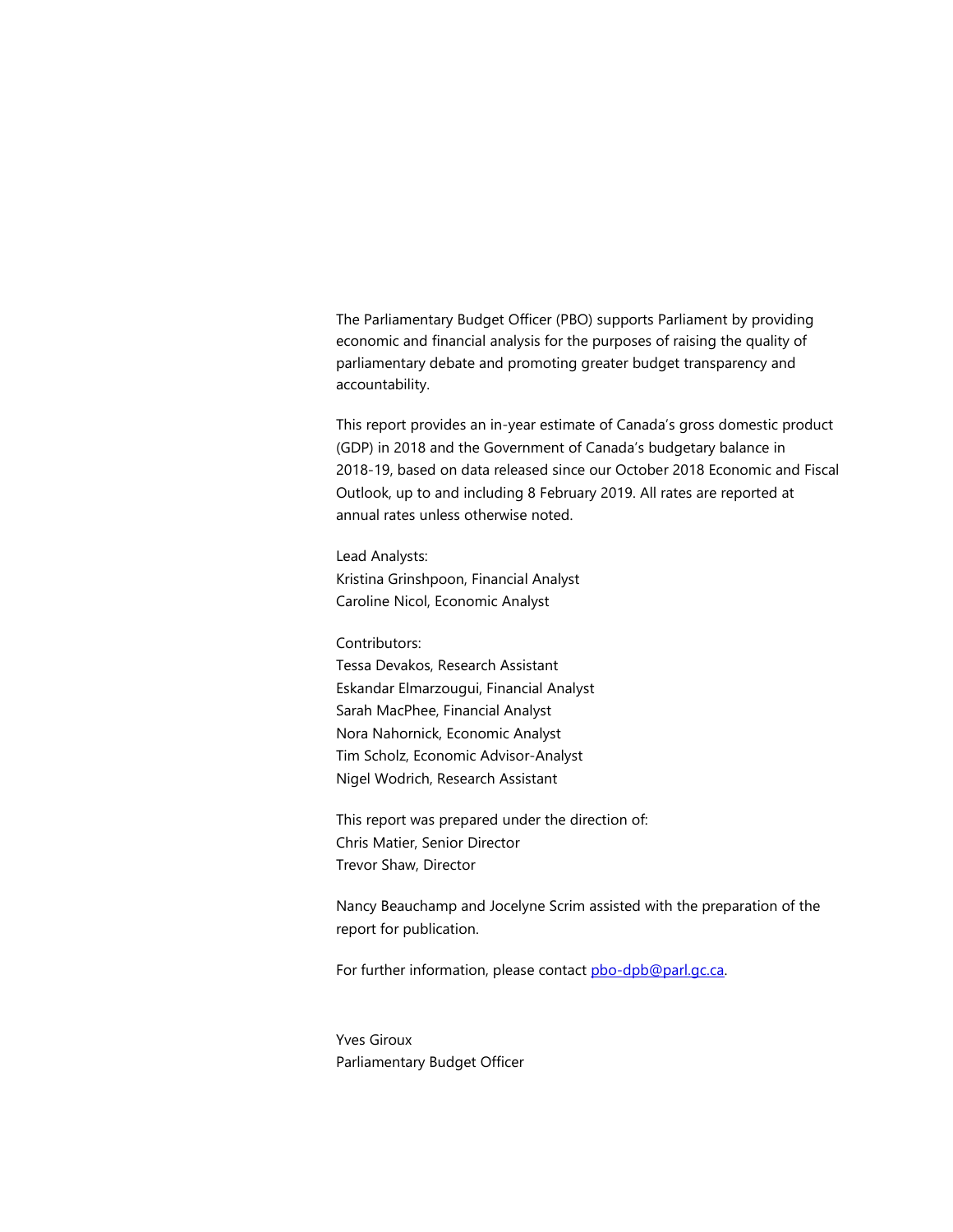# **Table of Contents**

| <b>Executive Summary</b>     | 1 |
|------------------------------|---|
| 1. Economic developments     | 2 |
| 2. 2018-19 budgetary balance | 5 |
| <b>Notes</b>                 | 8 |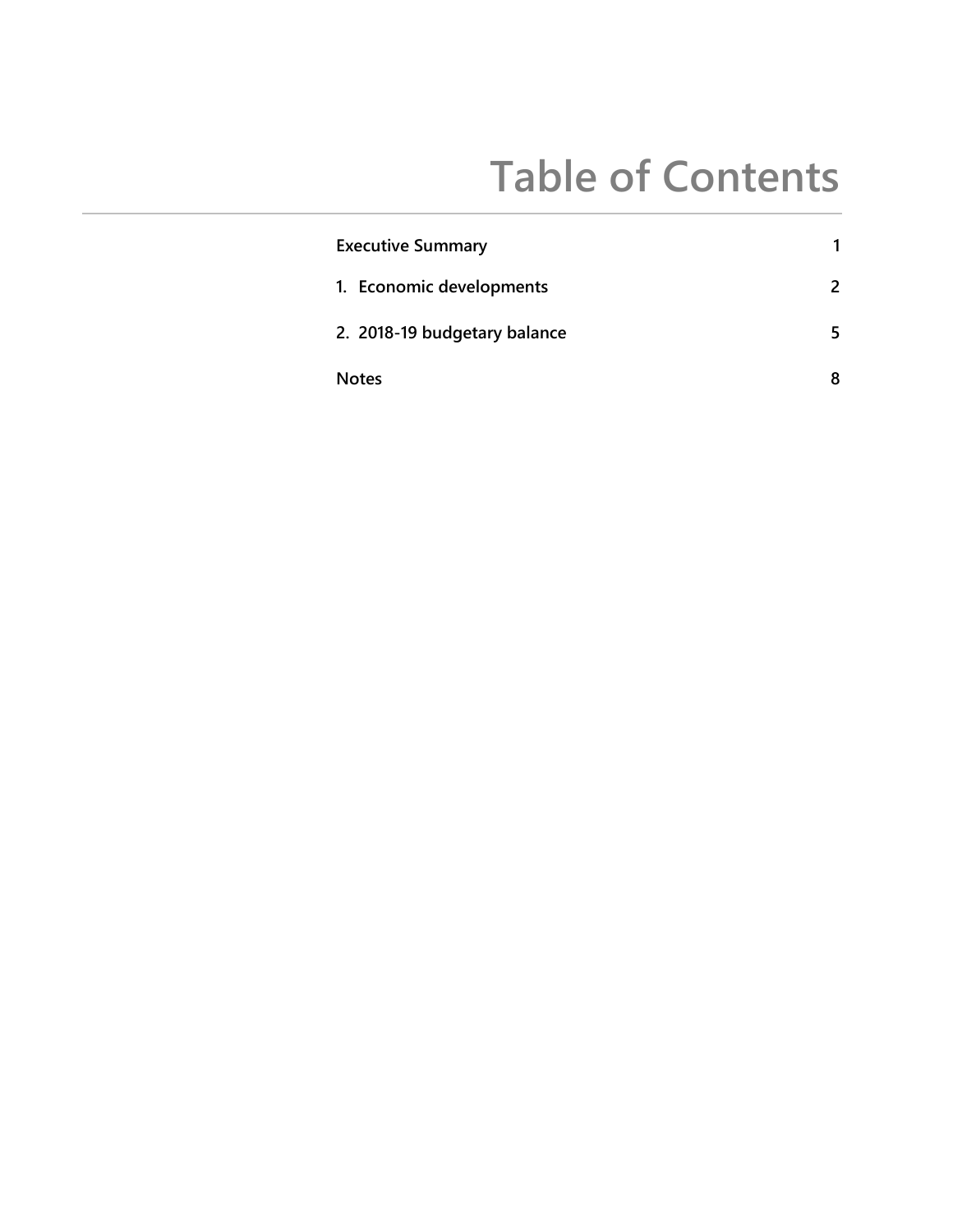## **Executive Summary**

Following solid performance through the first three quarters of 2018, growth in the Canadian economy slowed in the fourth quarter.

- PBO estimates that real GDP advanced by 1.0 per cent (at an annual rate) in the fourth quarter of 2018, half of its third quarter pace.
- We expect real GDP growth to remain sluggish at 1.0 per cent in the first quarter of 2019, mainly due to declines in both residential and business investment.

The projected slowdown in the Canadian economy stems, in part, from developments in the oil sector. During the last quarter of 2018, prices for global crude oil benchmarks tumbled. Barrels of Western Canadian Select sold at prices as low as US\$14 but then recovered sharply following the Government of Alberta's mandatory production limit that was introduced in early December.

Given our expectations for both lower real GDP growth and inflation, we project that nominal GDP—the broadest single measure of the Government's tax base—will amount to \$2.2 trillion in 2018 for the year as a whole. After adjusting for historical revisions, this is \$2.1 billion or 0.1 per cent lower than projected in our October 2018 Economic and Fiscal Outlook.

Based on the most recent year-to-date financial results, PBO projects that the Government's budgetary balance for 2018-19 will be a deficit of \$16.0 billion (0.7 per cent of GDP).

- The revised budgetary deficit of \$16.0 billion in 2018-19 is \$3.4 billion lower than projected in our October 2018 outlook.
- PBO's revised estimate of the budgetary deficit is \$2.1 billion lower than the \$18.1 billion deficit projected by Finance Canada in the 2018 Fall Economic Statement, which included a \$3.0 billion adjustment for risk.

The revision to PBO's projected budgetary deficit for 2018-19 reflects a \$2.6 billion increase in our estimate for revenues and a \$0.8 billion decrease in our estimate for expenses.

Despite including additional measures since Budget 2018, as well as those announced in the Government's Fall Economic Statement, our estimate of the budgetary deficit in 2018-19 was revised down significantly due to stronger-than-expected growth in income tax revenues. Given downward revisions to our nominal GDP projection, this suggests higher tax yields than we anticipated at the time of our October outlook.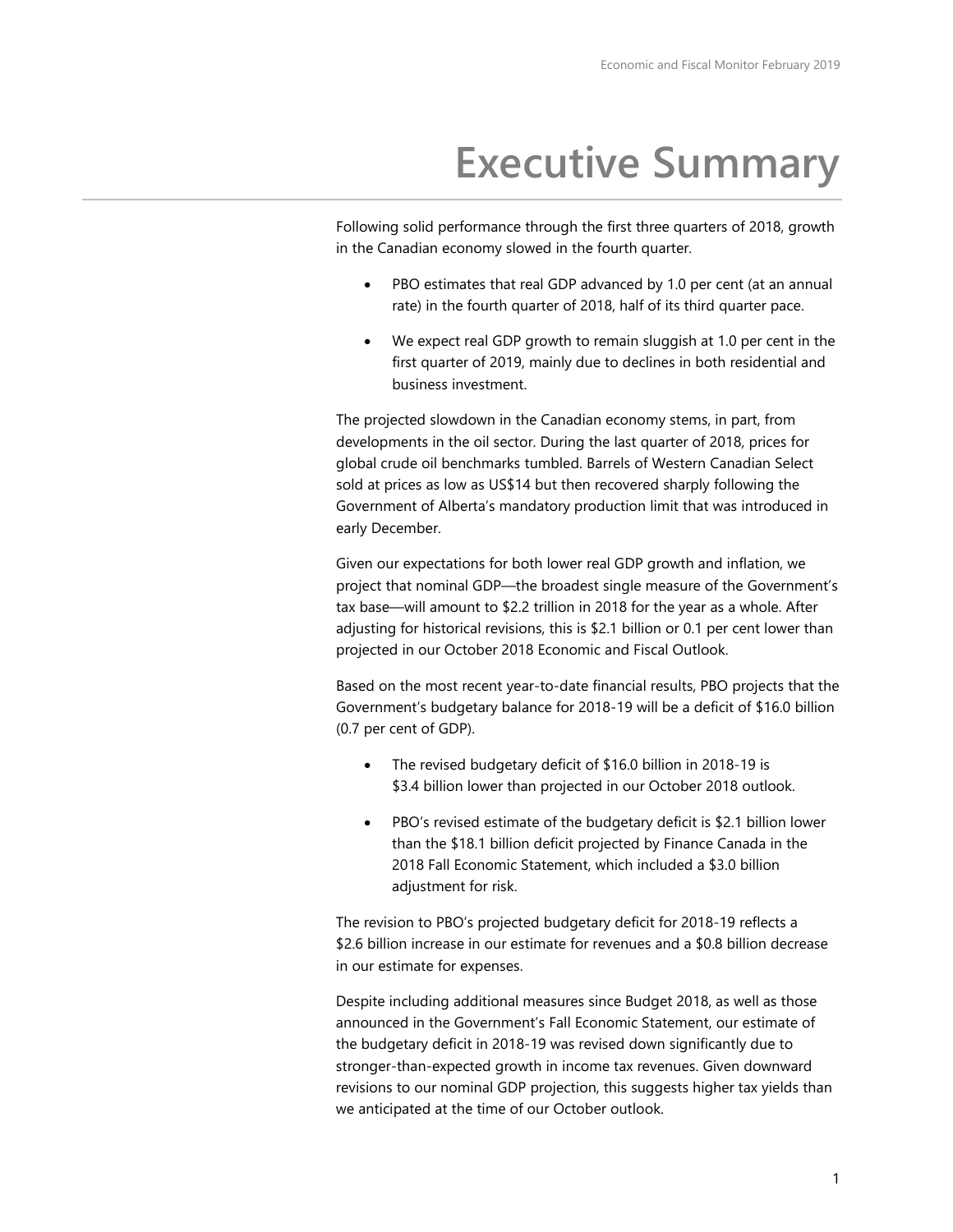# **1. Economic developments**

Following solid performance through the first three quarters of 2018, growth in the Canadian economy slowed in the fourth quarter. PBO estimates that real GDP advanced by 1.0 per cent (at an annual rate) in the fourth quarter of 2018, half of its third quarter pace. The slowdown in growth largely reflects a decline in export volumes, particularly in energy exports.

We expect real GDP growth to remain sluggish at 1.0 per cent in the first quarter of 2019, mainly due to declines in both residential and business investment (Figure 1-1).

#### **Near-term economic outlook Figure 1-1**



*Contributions to real GDP growth, percentage points*

The projected slowdown in the Canadian economy stems, in part, from developments in the oil sector. With the collapse of Western Canadian Select (WCS) oil prices in the fourth quarter, the Government of Alberta introduced a mandatory production limit ("curtailment") on companies to address excess supply and lack of export capacity in early December.

We estimate that the curtailment of oil production in Alberta will reduce real GDP growth by 0.5 percentage points in the first quarter of 2019.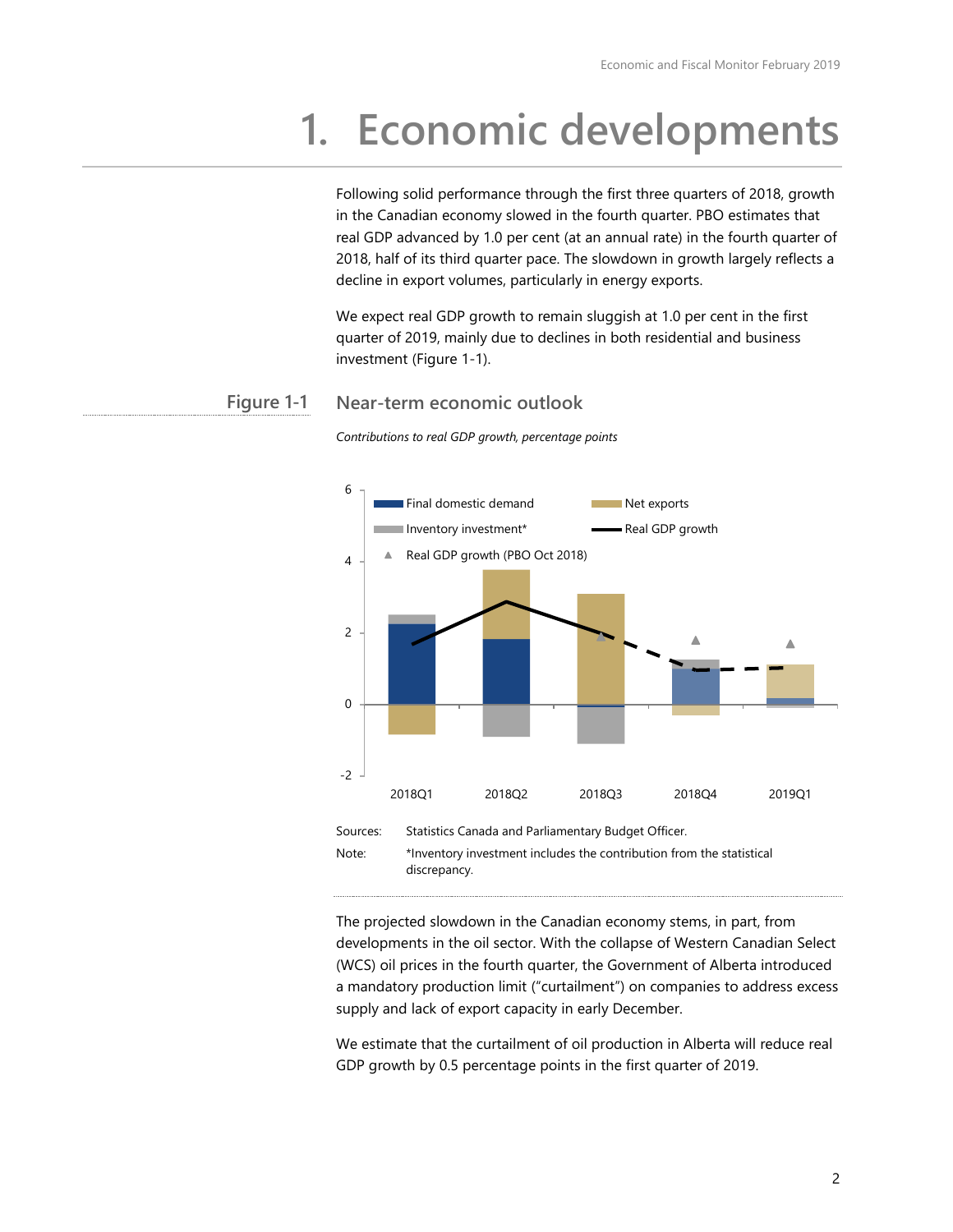Weakness in first quarter growth also reflects the impact of the partial shutdown of the U.S. government. We estimate that the U.S. government shutdown subtracted 0.2 percentage points from Canadian real GDP growth in the first quarter of 2019.

Projected real GDP growth in 2018Q4 and 2019Q1 is 0.8 percentage points lower, on average, compared to our October outlook (Table 1-1). The downward revision reflects weaker export growth and business investment in the oil sector.

#### **Quarterly real GDP growth Table 1-1**

| %, quarter-over-quarter at annual rates | 2018Q1                                                                                                                                                                                                                                                                                                                                                             | 2018Q2 | 2018Q3 | 2018Q4 | 2019Q1 |
|-----------------------------------------|--------------------------------------------------------------------------------------------------------------------------------------------------------------------------------------------------------------------------------------------------------------------------------------------------------------------------------------------------------------------|--------|--------|--------|--------|
| PBO October 2018                        | 1.7                                                                                                                                                                                                                                                                                                                                                                | 29     | 1.9    | 1.8    | 1.7    |
| PBO February 2019                       | 1.4                                                                                                                                                                                                                                                                                                                                                                | 2.9    | 2.0    | 1.0    | 1.0    |
| Sources:                                | Statistics Canada and Parliamentary Budget Officer.<br>$\mathbf{r}$ , $\mathbf{r}$ , $\mathbf{r}$ , $\mathbf{r}$ , $\mathbf{r}$ , $\mathbf{r}$ , $\mathbf{r}$ , $\mathbf{r}$ , $\mathbf{r}$ , $\mathbf{r}$ , $\mathbf{r}$ , $\mathbf{r}$ , $\mathbf{r}$ , $\mathbf{r}$ , $\mathbf{r}$ , $\mathbf{r}$ , $\mathbf{r}$ , $\mathbf{r}$ , $\mathbf{r}$ , $\mathbf{r}$ , |        |        |        |        |

Note: Highlighted values represent PBO estimates/projections. Differences in historical values reflect data revisions.

During the last quarter of 2018, prices for global crude oil benchmarks tumbled, falling by over US\$20 per barrel. Barrels of WCS sold at prices as low as US\$14 but recovered sharply following the introduction of the Government of Alberta's curtailment. WCS oil prices averaged US\$32 in December and US\$41 in January—only US\$10 per barrel lower than the price of West Texas Intermediate.

The steep decline in oil prices combined with decreases in non-energy commodity prices pushed the GDP price index (a measure of economy-wide prices) lower in the fourth quarter. We estimate that the GDP price index declined by 2.1 percent in 2018Q4 (Table 1-2). Assuming oil prices remain near current levels, we expect GDP inflation to rebound to 2.5 per cent in the first quarter.

#### **Quarterly GDP inflation Table 1-2**

| %, quarter-over-quarter at annual rates |                   |     | <b>2018Q1</b> | 201802                                                                                                                                                                     | 201803 | 201804 | 2019Q1 |
|-----------------------------------------|-------------------|-----|---------------|----------------------------------------------------------------------------------------------------------------------------------------------------------------------------|--------|--------|--------|
|                                         | PBO October 2018  |     | 1.6           | 2.2                                                                                                                                                                        | 1.6    | 1.3    | 2.3    |
| PBO February 2019                       |                   | 1.2 | 1.7           | 2.9                                                                                                                                                                        | $-2.1$ | 2.5    |        |
|                                         | Sources:<br>Note: |     |               | Statistics Canada and Parliamentary Budget Officer.<br>Highlighted values represent PBO estimates/projections.<br>Differences in historical values reflect data revisions. |        |        |        |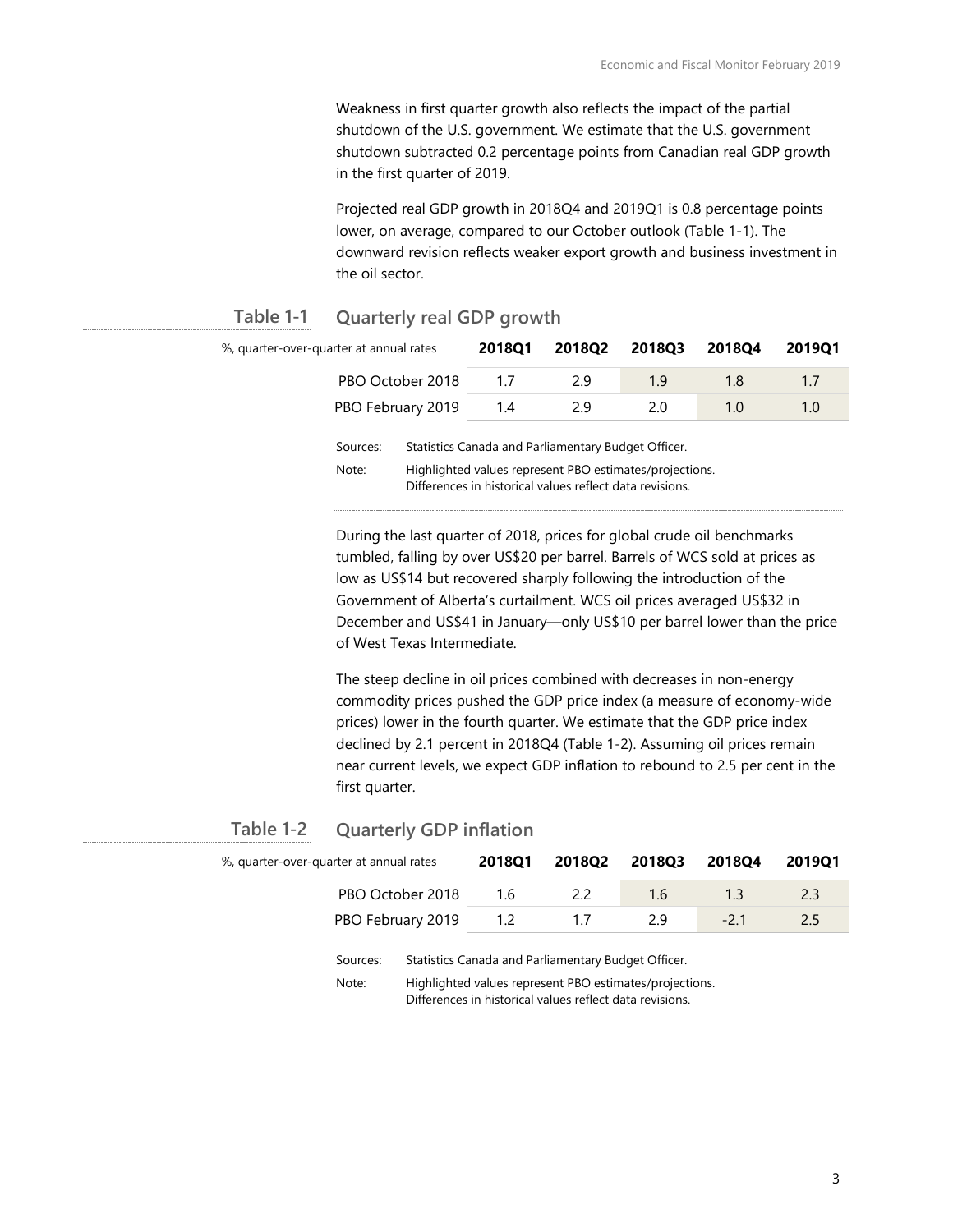Given our expectations for both lower real GDP growth and inflation in the fourth quarter, we project that nominal GDP—the broadest single measure of the Government's tax base—will amount to \$2.2 trillion in 2018 for the year as a whole.<sup>[1](#page-10-0)</sup> After adjusting for historical revisions, this is \$2.1 billion or 0.1 per cent lower than projected in our October outlook (Figure 1-2). The downward revision to our estimate of nominal GDP in 2018 is dampened by the higher-than-expected GDP inflation in 2018Q3.



#### **Nominal GDP level in 2018 (\$ billions) Figure 1-2**

| Sources: | Finance Canada and Parliamentary Budget Officer.                                                                  |
|----------|-------------------------------------------------------------------------------------------------------------------|
| Note:    | Fall Economic Statement and PBO (October 2018) nominal GDP levels have<br>been restated for historical revisions. |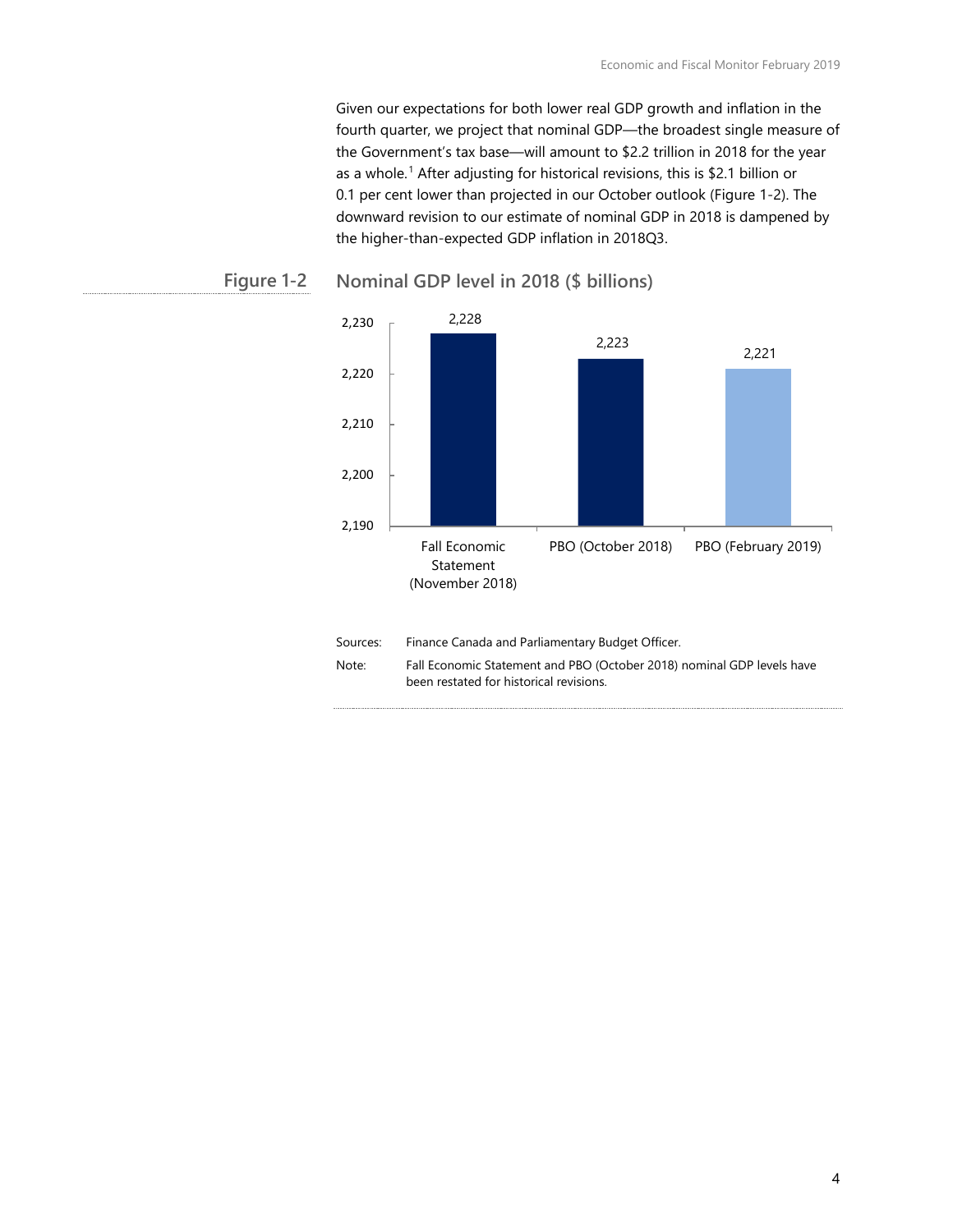# **2. 2018-19 budgetary balance**

We project that the Government's budgetary balance for 2018-19 will be a deficit of \$16.0 billion (0.7 per cent of GDP). In comparison, our current projection for the 2018-19 budgetary deficit is:

- \$3.4 billion lower than our estimate in the October 2018 Economic and Fiscal Outlook (Figure 2-1).
- \$2.1 billion lower than Finance Canada projected in its 2018 Fall Economic Statement (FES). Excluding the Government's risk adjustment, our current projection is \$0.9 billion higher than the FES.



#### **Budgetary balance in 2018-19 (\$ billions) Figure 2-1**

The revision to PBO's projected budgetary deficit for 2018-19 reflects a \$2.6 billion increase in our estimate for revenues and a \$0.8 billion decrease in our estimate for expenses (Table 2-1).

Revenues have been revised upward due to stronger-than-expected year-todate income tax revenues. In particular, corporate income tax revenues are \$3.0 billion higher compared to our October outlook. Despite the \$6.9 billion downward revision to our estimate of nominal GDP in 2018-19, upward revisions to income tax revenues suggest higher tax yields over this period than we anticipated at the time of our October outlook.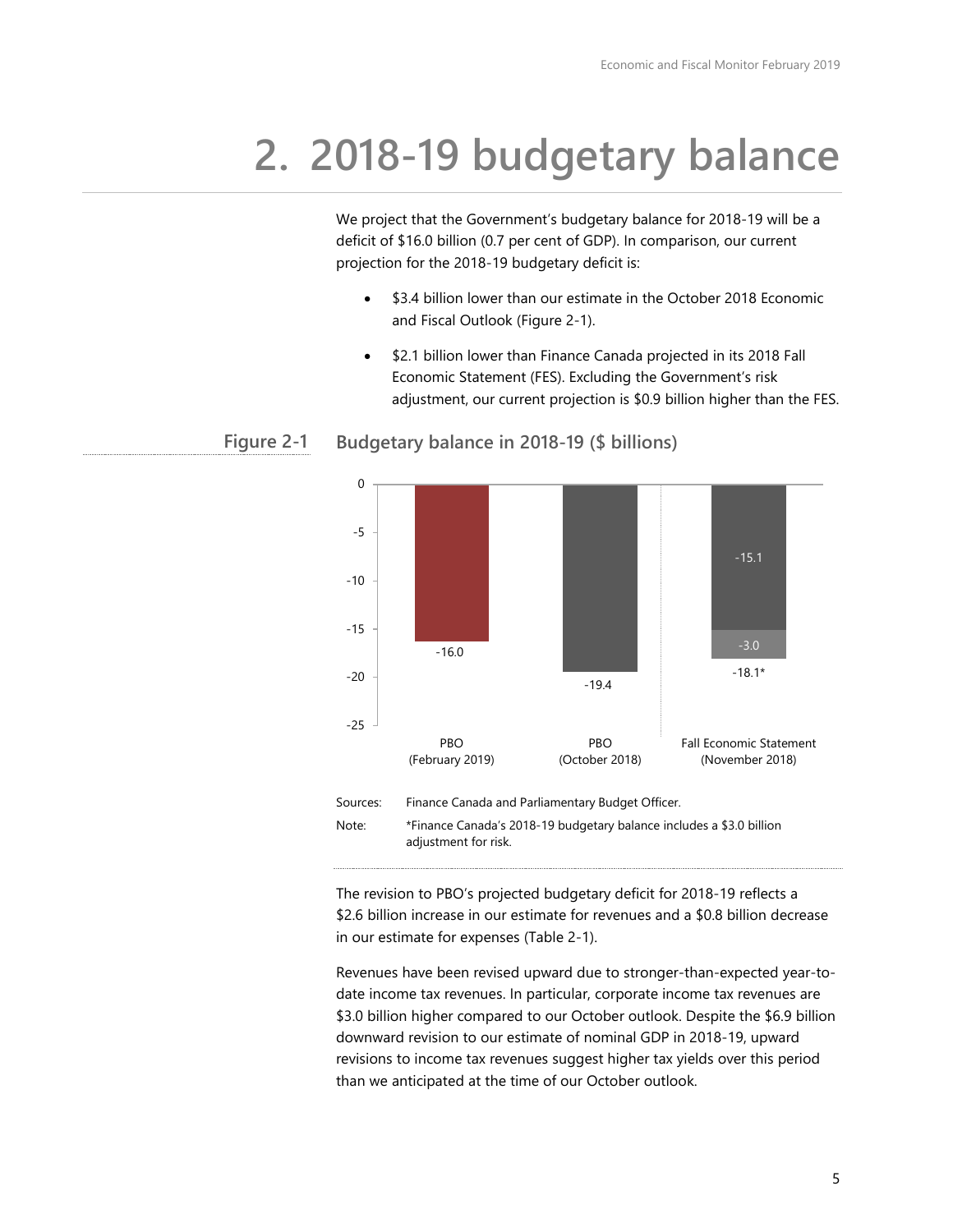| \$ billions                        | Prior<br><b>PBO</b> | Change | Current<br><b>PBO</b> | Finance<br>Canada | <b>PBO</b><br>VS. |
|------------------------------------|---------------------|--------|-----------------------|-------------------|-------------------|
|                                    | Oct. 2018           |        | Feb. 2019             | Nov. 2018         | Finance           |
| Income taxes                       |                     |        |                       |                   |                   |
| Personal income tax                | 160.1               | 0.5    | 160.6                 | 161.9             | $-1.3$            |
| Corporate income tax               | 45.8                | 3.0    | 48.8                  | 49.5              | $-0.7$            |
| Non-resident income tax            | 8.4                 | 0.1    | 8.5                   | 8.7               | $-0.2$            |
| Total income tax                   | 214.3               | 3.6    | 217.8                 | 220.1             | $-2.3$            |
| <b>Excise taxes/duties</b>         |                     |        |                       |                   |                   |
| Goods and Services Tax             | 37.7                | 0.2    | 38.0                  | 38.5              | $-0.5$            |
| Custom import duties               | 6.8                 | 0.0    | 6.8                   | 6.0               | 0.8               |
| Other excise taxes/duties          | 12.5                | $-0.2$ | 12.3                  | 12.4              | 0.1               |
| Total excise taxes/duties          | 57.0                | 0.1    | 57.1                  | 57.0              | 0.1               |
| El premium revenues                | 22.4                | $-0.0$ | 22.4                  | 22.0              | 0.4               |
| <b>Other revenues</b>              | 31.7                | $-1.0$ | 30.6                  | 29.8              | 0.8               |
| <b>Total budgetary revenues</b>    | 325.3               | 2.6    | 327.9                 | 328.9             | $-1.0$            |
| <b>Major transfers to persons</b>  |                     |        |                       |                   |                   |
| Elderly benefits                   | 53.4                | $-0.1$ | 53.3                  | 53.4              | $-0.1$            |
| Employment Insurance               | 20.8                | $-1.4$ | 19.3                  | 20.1              | $-0.8$            |
| Children's benefits                | 23.7                | $-0.0$ | 23.6                  | 23.9              | $-0.3$            |
| Total                              | 97.8                | $-1.5$ | 96.2                  | 97.5              | $-1.3$            |
| Major transfers to other levels of |                     |        |                       |                   |                   |
| government                         |                     |        |                       |                   |                   |
| Canada Health Transfer             | 38.6                | 0.0    | 38.6                  | 38.6              | 0.0               |
| Canada Social Transfer             | 14.2                | 0.0    | 14.2                  | 14.2              | 0.0               |
| Equalization                       | 19.0                | 0.0    | 19.0                  | 19.0              | 0.0               |
| Territorial Formula Financing      | 3.8                 | 0.0    | 3.8                   | 3.8               | 0.0               |
| Gas Tax Fund                       | 2.2                 | 0.0    | 2.2                   | 2.2               | 0.0               |
| Home care and mental health        | 0.9                 | 0.0    | 0.9                   | 0.9               | $-0.1$            |
| Other fiscal arrangements          | $-4.9$              | $-0.1$ | $-5.0$                | $-4.7$            | $-0.3$            |
| Total                              | 73.5                | $-0.1$ | 73.4                  | 73.8              | $-0.4$            |
| <b>Direct program expenses</b>     |                     |        |                       |                   |                   |
| Transfer payments*                 | 49.4                | $-0.9$ | 48.6                  | 48.6              | 0.0               |
| Operating and capital expenses     | 100.3               | 1.6    | 101.9                 | 100.9             | 1.0               |
| Total direct program expenses      | 149.7               | 0.7    | 150.4                 | 149.0             | 1.4               |
| <b>Total program expenses</b>      | 321.0               | $-1.0$ | 320.1                 | 320.2             | $-0.1$            |
| <b>Public debt charges</b>         | 23.7                | 0.2    | 23.8                  | 23.8              | 0.0               |
| <b>Total expenses</b>              | 344.7               | $-0.8$ | 343.9                 | 344.1             | $-0.2$            |
| <b>Budgetary balance</b>           | $-19.4$             | 3.4    | $-16.0$               | $-18.1*$          | $2.1*$            |

#### **Fiscal monitoring for 2018-19 Table 2-1**

Sources: Finance Canada and Parliamentary Budget Officer.

Note: \*Finance Canada's projection for the 2018-19 budgetary balance includes a \$3.0 billion adjustment for risk. Transfer payments include \$0.6 billion in fuel charge proceeds.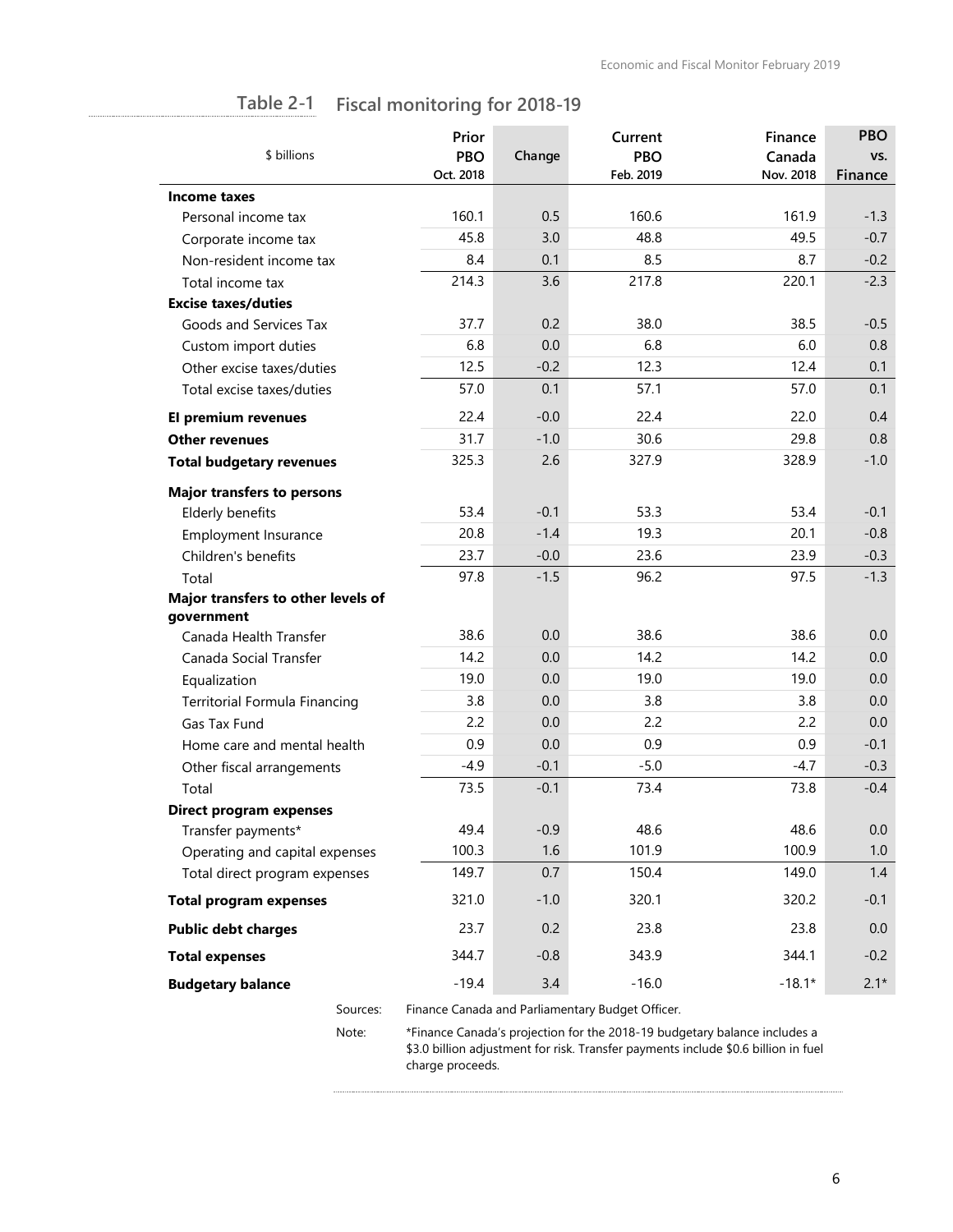Program expenses are expected to be lower due to reduced spending on Employment Insurance benefits, reflecting a lower-than-expected level of unemployment. The downward revision to Employment Insurance benefits is partly offset by higher direct program spending.

Within direct program spending, operating and capital expenses were revised higher due to additional policy actions following Budget 2018, as well as measures announced in the [2](#page-10-1)018 Fall Economic Statement.<sup>2</sup> This upward revision is partly offset by lower-than-anticipated transfer payments in support for the steel and aluminum sector. The timing of these payments remains somewhat uncertain.

PBO's October outlook assumed that revenues collected from steel and aluminium tariffs would be fully offset through transfers within the same year. However, we now expect that these revenues would be offset on a multi-year basis.

PBO's February projection includes \$3.8 billion of new policy actions and measures since the 2018 budget and including the Fall Economic Statement. Incorporating these measures increases our October 2018 outlook for the budgetary deficit from \$19.4 billion to \$23.2 billion (Table 2-2).

#### **2018-19 budgetary balance revisions (\$ billions) Table 2-2**

| \$ billions                                                                                     | <b>Budgetary</b><br>balance |
|-------------------------------------------------------------------------------------------------|-----------------------------|
| PBO October 2018 projection                                                                     | $-19.4$                     |
| Additional policy measures since Budget 2018 including<br>2018 Fall Economic Statement measures | $-3.8$                      |
| PBO October 2018 projection, with policy actions                                                | $-23.2$                     |
| Economic and fiscal developments since the<br>October 2018 Economic and Fiscal Outlook          | 72                          |
| <b>PBO February 2019 projection</b>                                                             | -16.0                       |

However, accounting for recent economic and fiscal developments significantly lowers our estimate of the budgetary deficit in 2018-19 to \$16.0 billion. More than half of the \$7.2 billion revision to our estimate of the budgetary balance reflects stronger-than-expected income tax revenues.

The Government's Fall Economic Statement projection for the 2018-19 budgetary balance included a \$3.0 billion adjustment for risk. Given the recent strength in the year-to-date financial results, we do not expect that this adjustment for risk will be needed in its entirety in 2018-19.